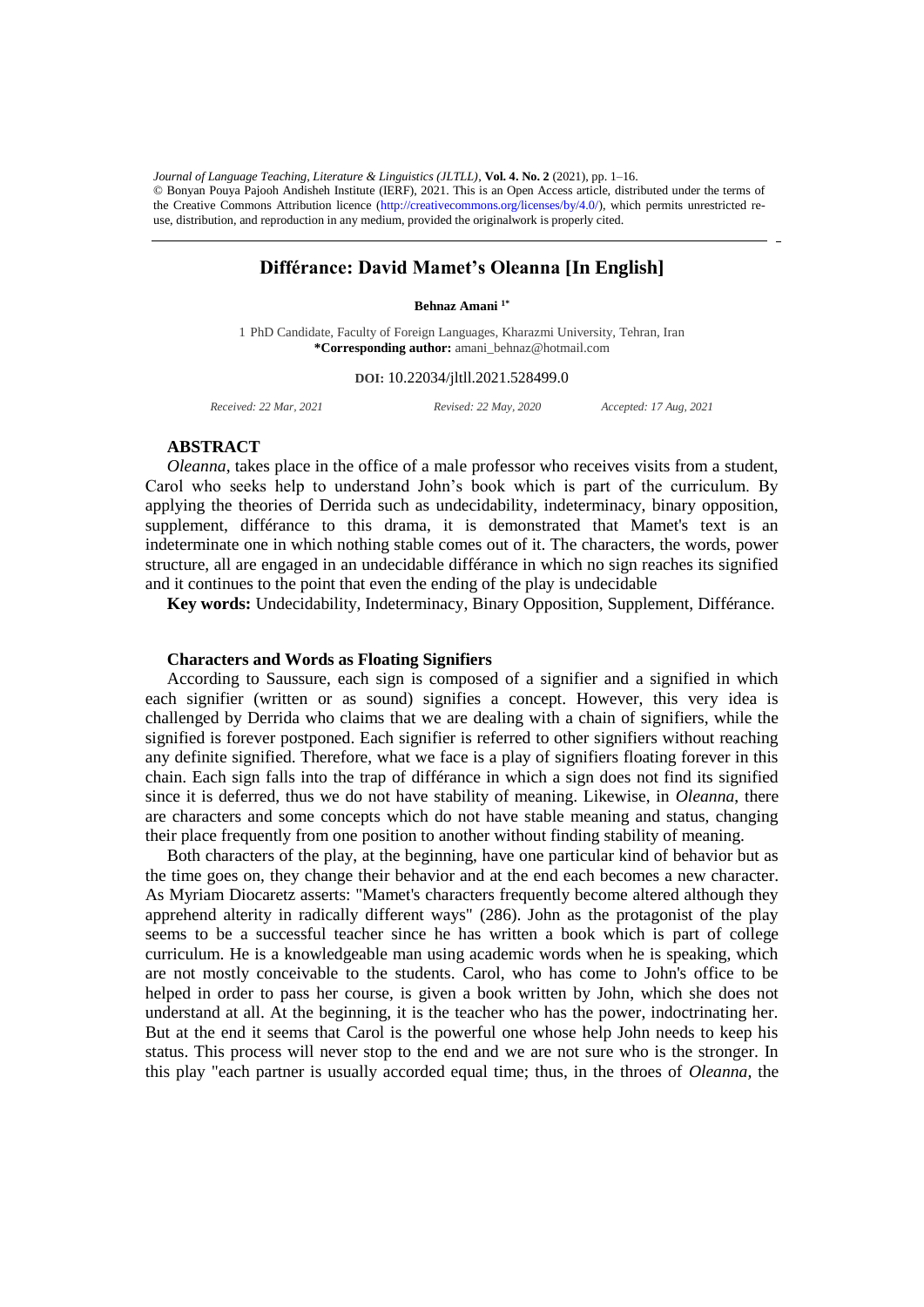professor dominates the first scene, but the student dominates the second"(Cohn 63).

 Mamet's characters are signifiers, floating, changing constantly from their previous positions. Therefore, they're not ending up with a signified. It seems that these two characters (John and Carol) are trapped into différance, never reaching a specified signified and thus forever floating. They do not have a stable personality. They do not move in a linear manner. Their behavior changes several times during the play which causes the reader to baffle. In the first scene, it is John who has the power and tries to help Carol and shows his power by means of his education and use of technical words, which makes Carol confused, and accordingly, she accuses him of using too many technical words. She is always looking for definitions of words he says. As Cohn asserts: "The student's opening line requests a definition: "What is a 'term of art'?" This is a prelude to her other lexical questions - about paradigm, index, predilection, allegations, indictment. In the first scene the student accuses the professor of "lots of the *language,"* and in the last scene again: The language you use' "(79). However, as time goes on, it is Carol who through using the notes that she has taken from John's speech imposes her power on him which makes him beg her to forget the notes that she decides to report it to the Tenure Committee which may cause him his devastation. However, up to here, the reversal of their roles has just happened. Nevertheless, at the end of the play, again we witness that it is not clear who has the power and it is indeterminate to define one specific role for the characters as they are constantly changing their roles and become another character. As said, it seems that they are fallen into the différance of meaning where no stable and definite meaning can be given to sign since the destination of each signifier is another signifier rather than a signified. Similar to the movement of the signifier, which does not find a signified and rather leads to other signifiers, the characters' movement and behavior in the play are also indeterminate and undecidable; thus, we cannot find a definite signifier for them. They do not have any stable personality according to which we can judge them. This instability of behavior similar to that of language instability does not suffice the need of the characters to show their power so they have to use the physical violence which depicts their power more intensively as Heather Braun says:" In those moments when language begins to conceal more than it reveals, Mamet's characters frequently resort to violence, forcefully and often futilely trying to recapture the seeming control that their words alone cannot master"(103). By the way, at the end it is not clear what happens to them, which one becomes the powerful one and which one surrenders. The end of the play like the characters' behavior becomes indeterminate and undecidable as Richard Badenhausen argues: The play is "necessarily provocative because its events take place within a landscape of indeterminacy"(3). The whole play then takes place in an atmosphere of indeterminacy.

## **Carol as a Deconstructionist**

Another incident, which makes the play exciting and more indeterminate, is that Carol takes notes of whatever John says. She exploits them as a weapon against him. She condemns him that he is going to have an affair with her; she also condemns his view of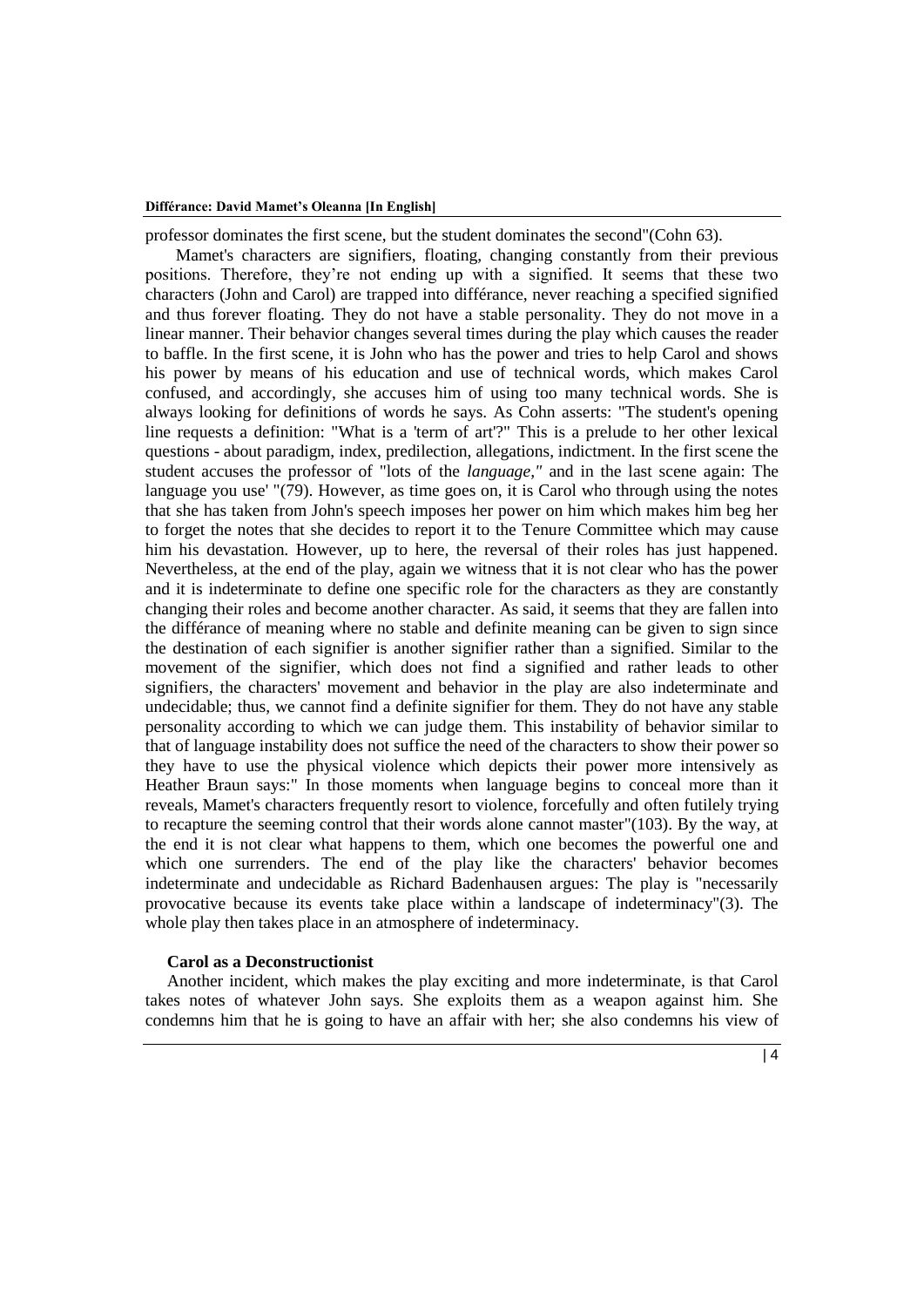education.

As said, she is like a deconstructionist who employs the text against itself, and now she uses what he has said as an accusation against him. "Each of John's utterances will be decontextualized and reassembled, then hurled back at him as accusations. Harassment and assault appear as the perfect postmodern deconstruction: unpredictable, dangerous, in arbitrary context, and the result of conflicting social ideologies and forces"(Larner 113). However, he rejects all of the accusations and we as readers might give right to him, but she has taken notes of the exact words of him. This is an undecidable moment as to decide who is right and who is wrong. Here, he is reading what has been jotted down by Carol:

> JOHN: Well, all right. (Pause) Let's see. (He reads.) I find that I am sexist. That I am elitist. I'm not sure I know what that means, other than it's a derogatory word, meaning "bad." … "Told a rambling, sexually explicit story, in which the frequency and attitudes of fornication of the poor and rich are, it would seem, the central point … moved to embrace said student and … all part of a pattern…" (Pause) (He reads.) That I used the phrase "The White Man's Burden" …that I told you how I'd asked you to my room because I quote like you. (Pause) (He reads.) "He said he 'liked' me. That he 'liked being with me.' He'd let me write my examination paper over, if I could come back oftener to see him in his office." … "He told me he had problems with his wife; and that he wanted to take off the artificial stricture of Teacher and Student. He put his arm around me…" … (He reads.) "He told me that if I would stay alone with him in his office, he would change my grade to an A." (*Oleanna* 20)

This is a list of accusations having been listed by Carol, which she believes she has taken them from John's speech. John, on the other hand, rejects these and says whatever he has told her has been for her own good and that he wanted to help and sympathize with her. But she sees it in a different way, and that they are facts: "Sufficient? Sufficient? Sufficient? Yes. It is a fact… and that story, which I quote, is vile and classist, and manipulative and pornographic"(ibid 28). He argues what she says is just accusation, but to her they are facts: " JOHN: … 'I cannot help but feel you are owed an apology. I have read. (Pause) And reread these accusations". … CAROL:

Excuse me, but those are not accusations. They have been proved. They are facts" (*Oleanna* 33-34). As noticed, we cannot decide who is right and who is wrong. Here, as Howard Pearce states: the predicament of interpreting the play falls upon a choice between two attitudes toward the dynamics of true performance. "Was the young woman responding to a sexism situation which, in the final image, is ultimately revealed to the audience as the truth of the teacher's character, or was the teacher forced into a desperate, uncharacteristically violent and hateful act because of the enormity of her false accusations?" (113). The teacher argues that they are just accusations and he does not mean what he has said, but on the other hand, those are his exact words written down by Carol.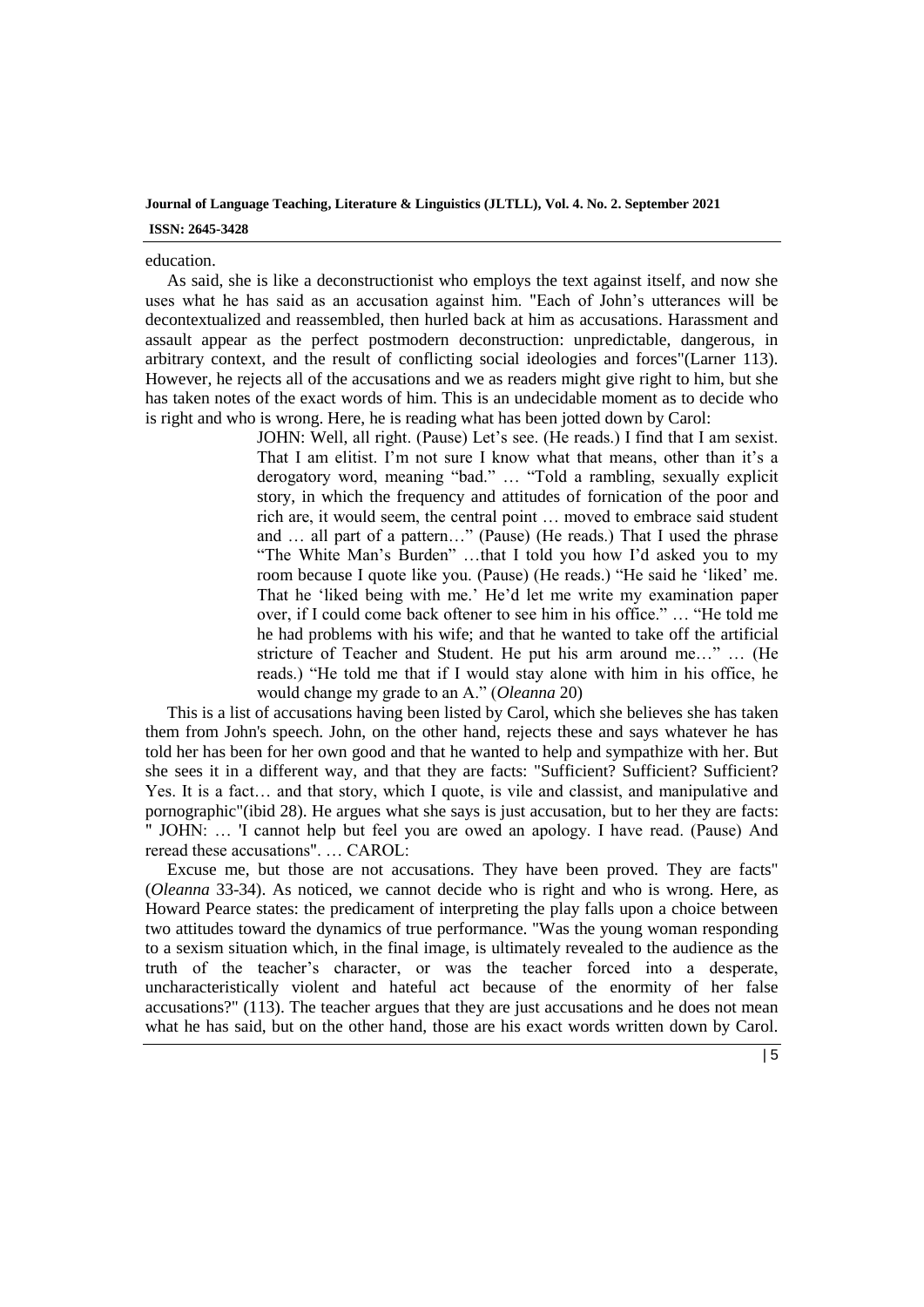Facts or accusations, that is the question here that no one can surely answer as both are right in their view and have their own reasons. As Michael L. Quinn argues: "Mamet seems to attack "the harassment problem from the traditional Americanist perspective of the presumption of innocence and the burden of proof, and to imply that decisions made before such due process are probably unjust; the real truth in *Oleanna,* like the idea of utopia itself, is ultimately deferred"(105). This makes the play more indeterminate as these two are the only characters of the play on which the foundation of the play has been based and if we cannot decide about them or their behavior, then what is there left to decide. Clearly John does not just get it—"he never sees anything sexual about the contact, but the moment does have some effect on her that he ignores." And when he pleads, at the start of the second act, "What have I done to you? How can I make amends?" He sounds convincing, but he has no clue of what he has done. More importantly, "the audience has no clue either; the incident is never alluded to again, and the confession is aborted, incomplete. The apparent buried secret of realism is never revealed" (Sauer 215).

The ending of the play may be counted as the most indeterminate part of the play. This part is when John's Tenure has not been granted, and he is going to be homeless as he does not have any money to buy the house and even the deposit, he has given to the real state would go up into the air. In the first act, he was the powerful one teaching her to understand the instructions, but during the play as she has written down his words and employed them against him, she becomes the powerful one, whose help John needs. None of them has turned out to be powerful, and it is argued that even Mamet himself has insisted that "Oleanna does not take sides when it came to choosing between the two available versions of the play's ending" (MacLeod 201), in which it is not clear whose will, will be the superior one and more determinate. Power changes hand during the course of the play and this dissemination of power continues until the end of the play where when he calls his wife "baby", she orders him not to call her wife "baby", which actually infuriates him and makes him lose his temper:

CAROL (exiting): …and don't call your wife "baby."

JOHN: What?

CAROL: Don't call your wife baby. You heard what I said.

(CAROL starts to leave the room. JOHN grabs her and begins to beat her.) JOHN: You vicious little bitch. You think you can come in here with your political correctness and destroy my life? (He knocks her to the floor.) (She cowers on the floor below him. Pause. He looks down at her. He lowers the chair. He moves to his desk, and arranges the papers on it. Pause. He looks over at her.)

…well… (Pause. She looks at him.)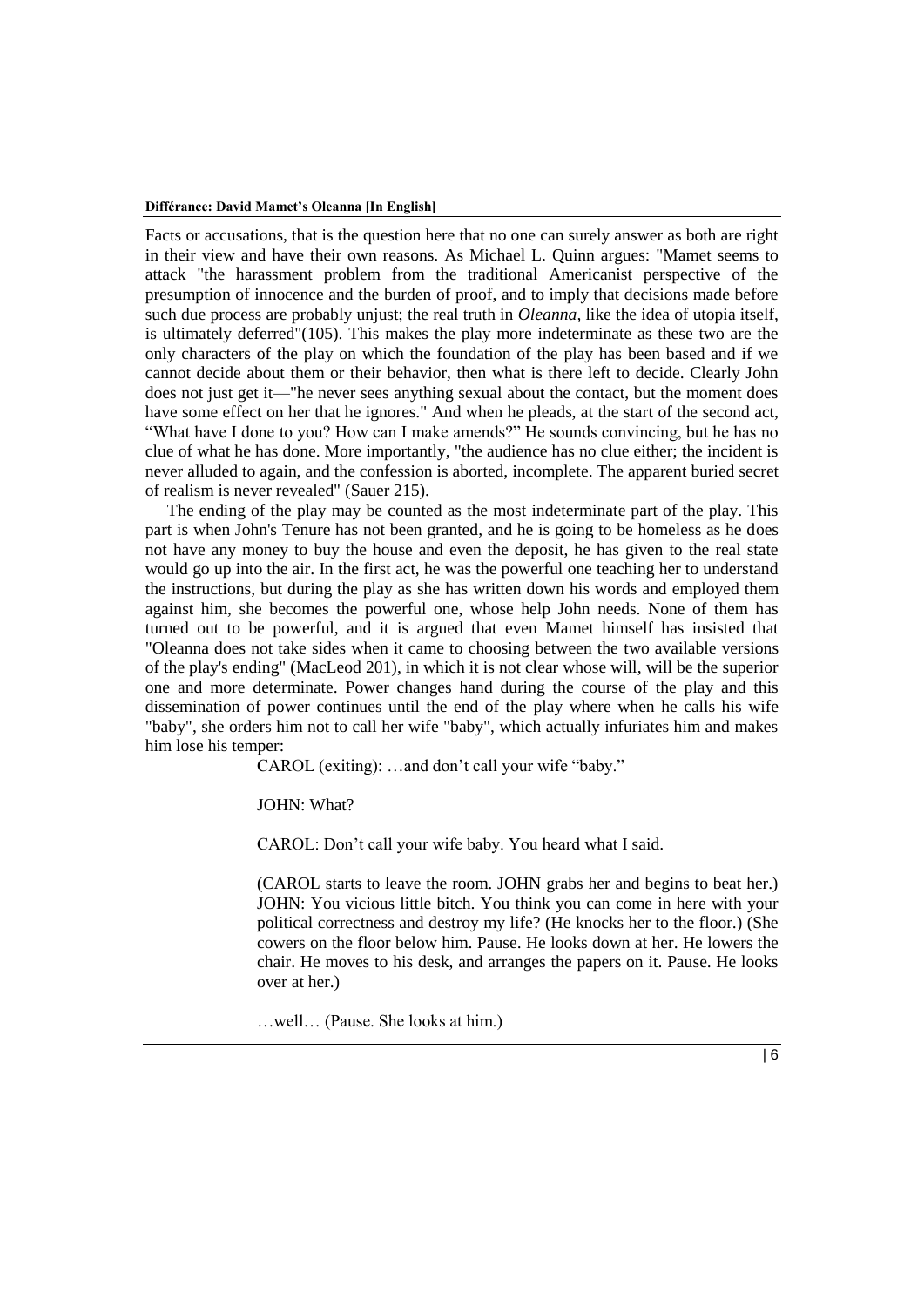CAROL: Yes. That's right. (She looks away from him, and lowers her head. To herself :) …yes. That's right. (*Oleanna* 43-44)

This is the ending of the play in which he loses his temper and begins to attack her physically since he believes she has interfered in his private life, and it is none of her business to command him what to call his wife, thus in a way he is defending his family than assaulting her physically. As Silverstein explains: "The beating at the play's end offers itself less as an act of aggression than as a form of defense of the family) that, as the guardians of traditional values, find themselves under attack from those who flock to the rallying cry of difference" (113). He gets furious and starts beating her which shows his physical power but, on the other hand, the seemingly ironic "yes" she says at the end does not determine who owns the power. As Garner says: *Oleanna* works in the "psyche over time, and despite its conclusive final sentences, this student's response reveals textual engagement as something more open-ended"(49). He may be physically powerful as shown here, but Carol has written some words from him that his life will ruin more and this beating seems to be a real proof to exacerbate to his misery. However, this does not end the play as its indeterminacy exists in the very word "yes" she says which does not conclude that who finally beats the other. As Matthew Roudane in his "Betrayal and friendship: David Mamet's *American Buffalo*" elucidates "audiences are taken by the lack of closure, by the sheer indeterminacy of the play's resolutions. Questions linger. Uncertainties remain"(70). No definite closure is granted to the ending of the play.

## **Carol and John as Binary Opposition**

According to Derrida, in a binary opposition, the two sides of opposition not only add to each other but also take the place of each other and, therefore, supplement each other. The two characters of the play are acting like two sides of a binary opposition in which neither side can claim to be on the privileged side, but both are kind of involved with each other. John as the protagonist of the story is considered to be the powerful one as he is the teacher who seems to be knowledgeable using academic terms which are not familiar to the students. Therefore, he is the powerful one when compared with his student Carol who has come to be instructed by him. Carol regards herself to be stupid who does not know what he says and just notes down what he says. She is in the inferior position. From the beginning, it is seen that John is using the technical words, which she does not understand. Both characters possess power. John's derives from his role as a teacher and from the knowledge he possesses. Carol's is based on an authority derived from her gender at a moment when that is invested with social and political force. The battlefield, on which they meet, however, is largely linguistic. Each "deploys his or her own jargon to which they seek to make the other subject. The battle is waged entirely at the level of language … They are both the victims of language and its arch-manipulators" (Bigsby 197). Being a teacher means that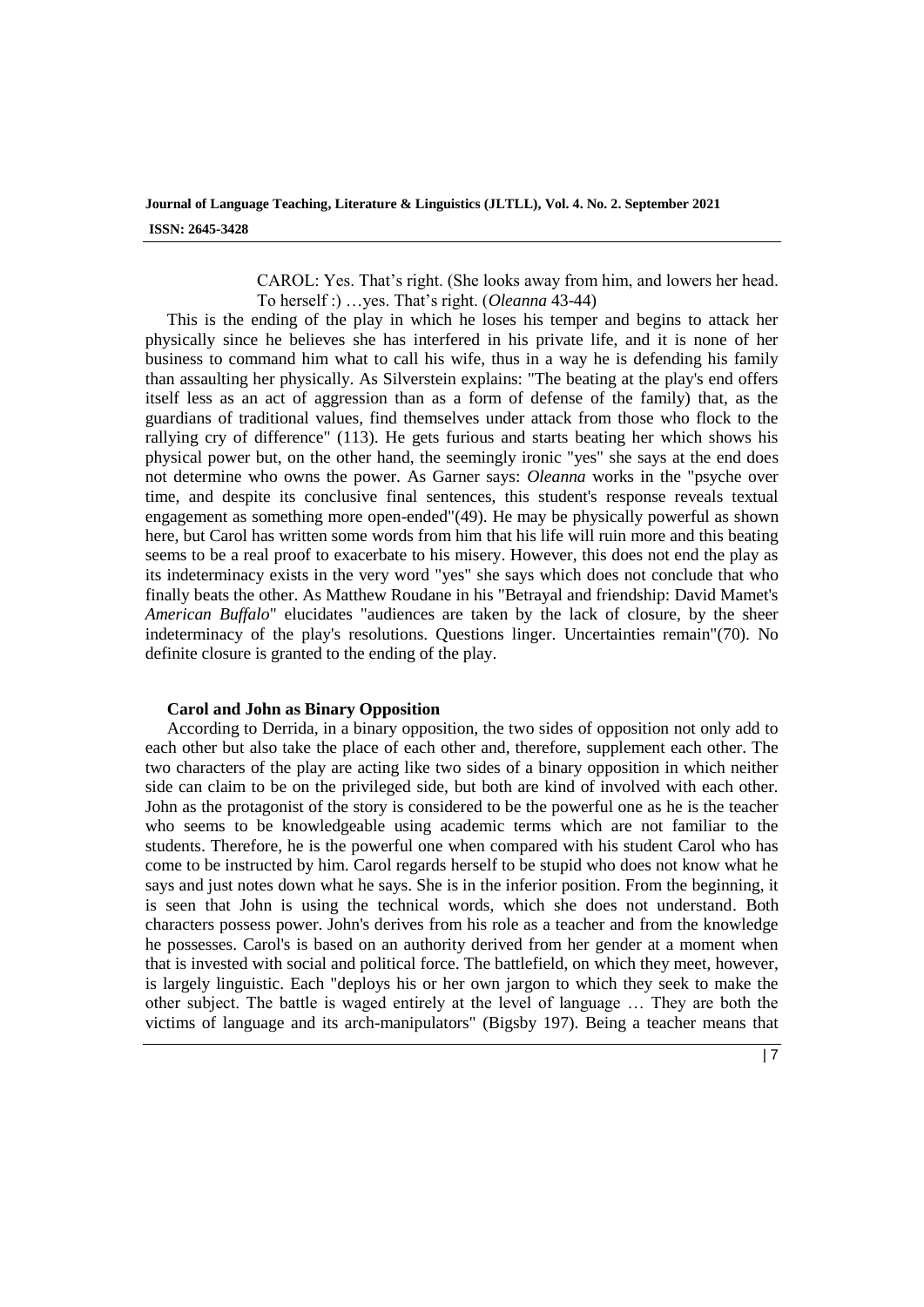you are in a high position and your social class is more domineering:

John: You paid me the compliment, or the "*obeisance*"-all right- of coming in here … All right. Carol. I find that I am at a *standstill*. I find that I …  $(\ldots)$ 

(*Oleanna* 3)

CAROL: "Virtual warehousing of the young" …

JOHN: "Virtual warehousing of the young." If we artificially prolong adolescence…

CAROL: …and about "The Curse of Modern Education." JOHN: …well… (ibid 7) JOHN: I said that our *predilection* for it…

CAROL: *Predilection*…

JOHN: …you know what that means. CAROL: Does it mean "*liking*"?

JOHN: Yes. (*Oleanna* 18)

As noticed, John as the teacher is using the academic words which Carol does not understand, and through this he demonstrates his power. The book he has written is also difficult since she does not know the language: "CAROL: No, no, no. I'm doing what I'm told. It's difficult for me. It's difficult… JOHN: …but… CAROL: I don't … lots of the language…"(*Oleanna* 4). Moreover, when she is speaking, he interrupts her words repeatedly and does not allow her to complete her sentence as he wants to show his power to her.

JOHN: I'll tell you why: you're an incredibly bright girl.

CAROL: …I…

JOHN: You're an incredibly … you have no problem with the … Who's kidding who?

CAROL: …I…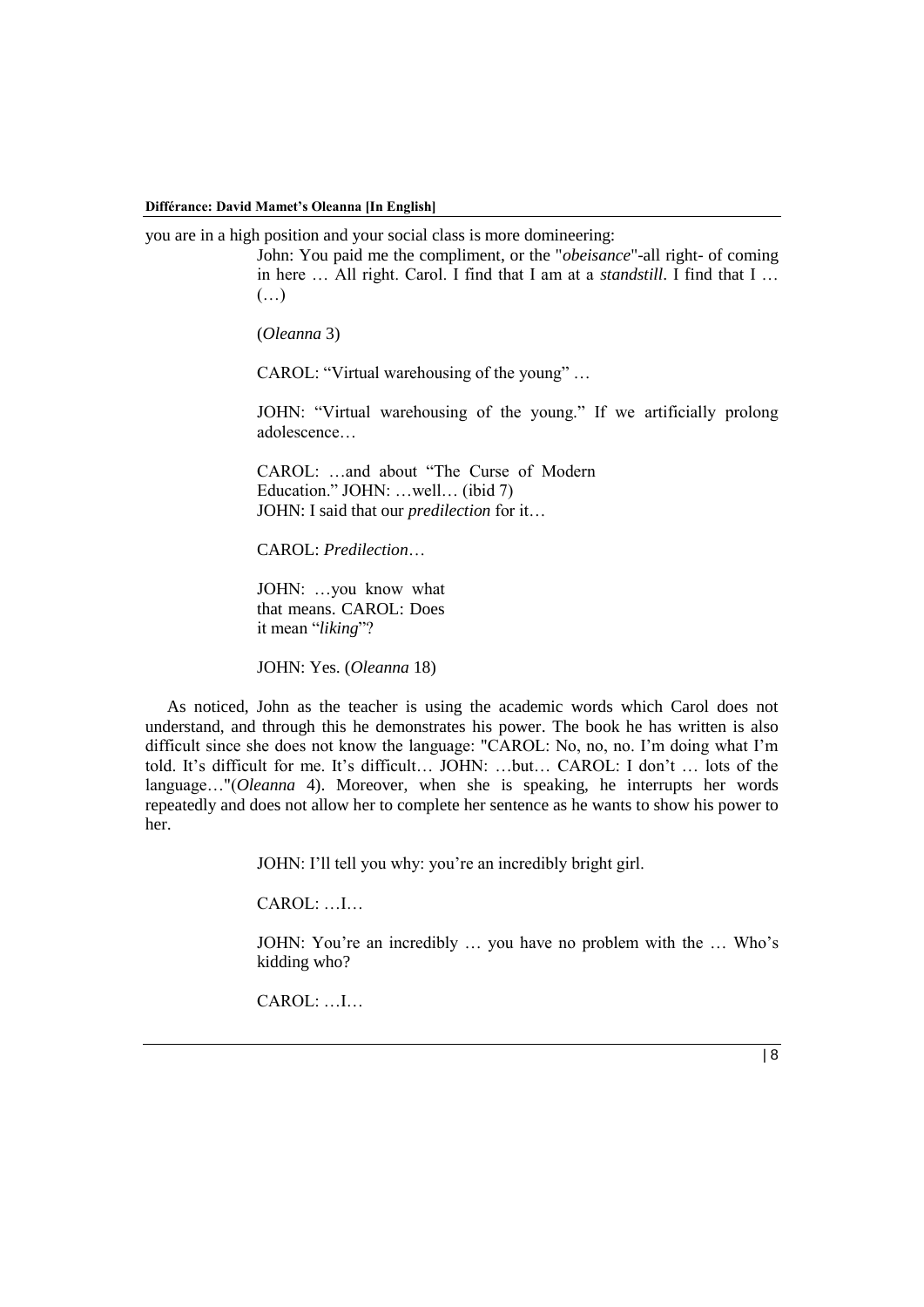> JOHN: No. No. I'll tell you why. I'll tell … I think you're angry, I… CAROL: …why would I… (*Oleanna* 4)

This is one example in which he tries to impose his power with words on her. He does not let her finish her sentences and intends to decide for her. She has no voice but to listen to her or write down what he says as a way of learning from him.

Another case through which John is illustrated on the privileged side of the binary and Carol on the inferior side is when through the first act, John is using the longer sentences, which symbolizes his power and his privilege over her.

CAROL: …what am I, then?

JOHN: I think you're angry. Many people are. I have a telephone call that I have to make. And an appointment, which is rather pressing; though I sympathize with your concerns, and though I wish I had the time, this was not a previously scheduled meeting and I…

CAROL: …you think I'm nothing…

JOHN: …have an appointment with a realtor, and with my wife and… CAROL: You think that I'm stupid.

JOHN: No. I certainly don't.

CAROL: You said it. (*Oleanna* 7)

This is one instance of how he uses the longer sentences, which actually happens frequently in the play. She has behaved in a way that she thinks he has called him a stupid person who is mentally weak to understand what others say to him and she gets angry. He boasts about his position as a teacher who knows a lot and says that many people come to him to be instructed and learn from him. He helps them to find their status and it is through education that people, as John believes, find eligibility and status in the society and here Carol as well has come to him to learn something to be eligible in the society. He is powerful as he is more capable of using language than the other. As Brenda Murphy argues:" In a most fundamental sense, *Oleanna* is about the use and abuse of terms of art, specialized language or jargon which serves as the ticketof admission into restricted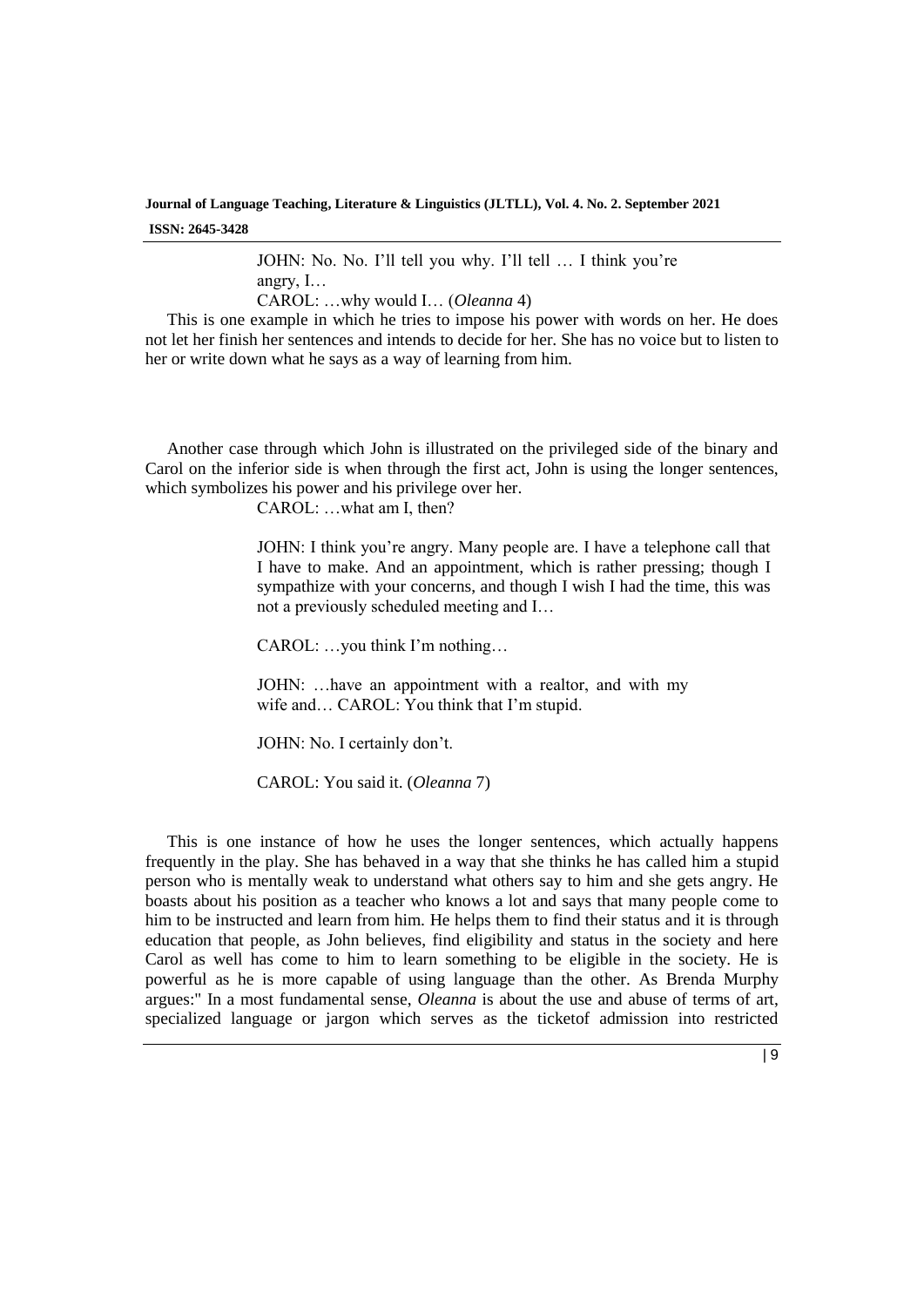linguistic communities that confer power, money, and/or privilege upon their members"(126). This is what gives him the privilege through which he can gain money and social position.

# **Carol on the Privileged Side**

As observed, John is seen on the privileged side of the binary opposition in which Carol is considered inferior and uneducated, stupid and powerless person and John as the teacher is regarded as highly educated, academic and powerful one. This is what happens in the first act of the play in which a binary is established. John utilizes various means to reach his ends: he takes advantage of academic words, long sentences, interruptions, and introduction of new topics to impose his power on her and show him as a powerful one. She needs his help and implores him to help her with her problem:

CAROL: No. You have to help me. …

JOHN: …what can I do…? CAROL: Teach me. Teach me"

JOHN: …I'm trying to teach you.

CAROL: I read your book. I read it. I don't under… JOHN: …you don't understand it.

CAROL: No. (*Oleanna* 6-7)

Here, it is she who needs him to help her out of her problem, which is her grade that she has to pass, and she needs him to teach her how to pass. Therefore, he is superior to her and he should instruct her. Moreover, it is he who implicitly calls her stupid because she does not understand his book or what he says or this is actually what she understands from what he says,

CAROL: …you think I'm nothing…

JOHN: …have an appointment with a realtor, and with my wife and… CAROL: You think that I'm stupid.

JOHN: No. I certainly don't.

CAROL: You said it. JOHN: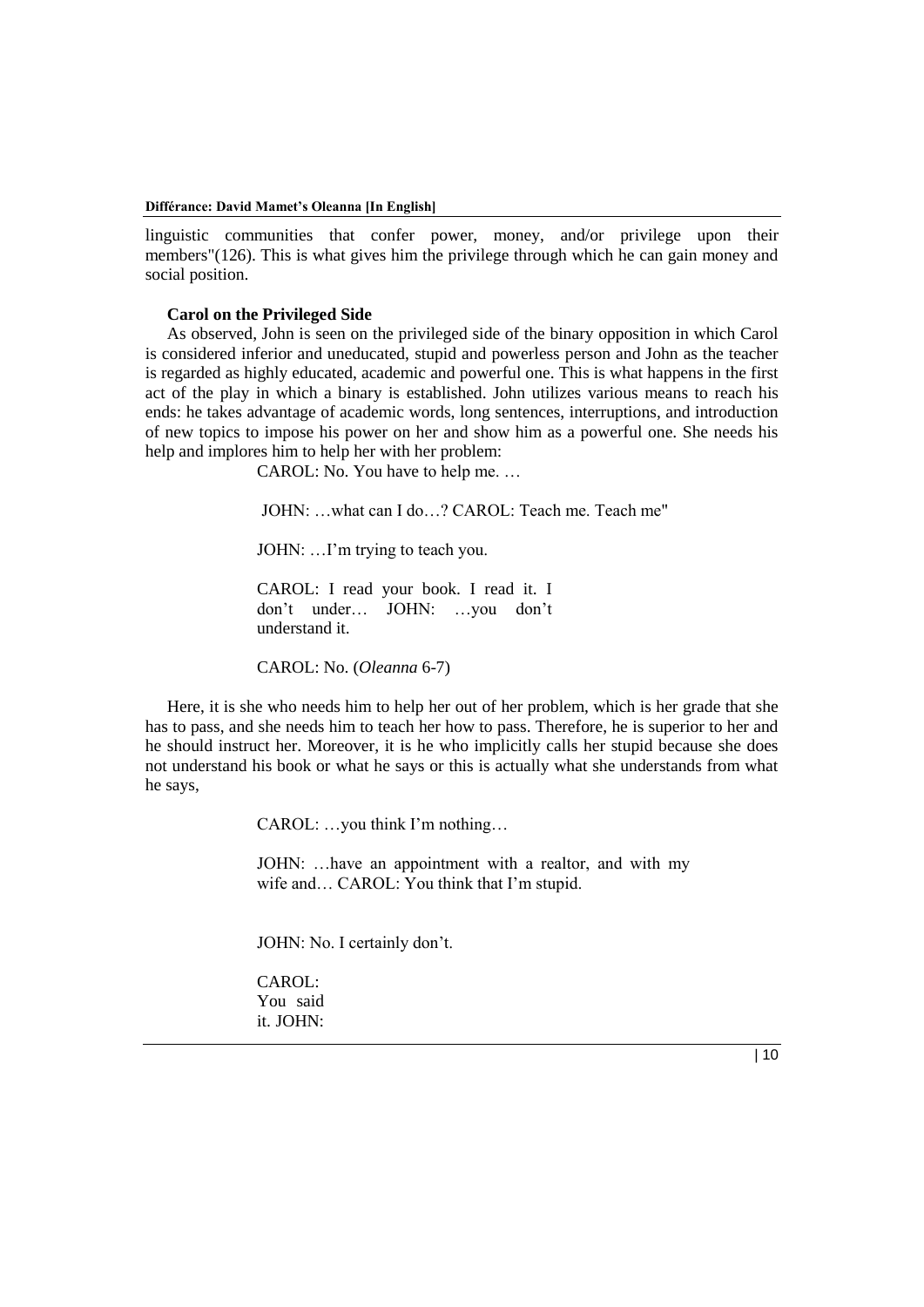> No. I did not.

CAROL: You did. (*Oleanna* 8)

Here, according to what Carol argues, he calls her stupid or at least a person who is nothing and does not understand anything and she is slow about learning materials given to her. This is the identity he gives her or at least she assumes he thinks so about her. This is what she appears at the beginning of the play in which John is the powerful one.

However, during the course of the play this priority of John is given to Carol or Carol usurps it. Carol substitutes him. He undergoes a drastic change in his situation; "he undergoes absolute reversal of situation" (Kane 119). From now on it is Carol who gains power by what she has written down from what he has told her when conversing. She plays the role of a deconstructionist and uses his own words against himself. She has jotted down what he has been telling her, and she uses them as her weapon to take advantage of him and gains power from him. As mentioned, at the beginning of the story it was Carol who needed his help but now it is reversed, and it is him who needs her help because according to what she has recorded from him, he will lose his job, his position and the Tenure he is going to get from the Committee. She has recorded that there has been an attempted rape by him and that he has told her he likes her and wants to see her in private and etc. This is the weapon through which she attains power and threatens him. Now this is she whose language is stronger than before with a tinge of threat in it. This is she who now uses longer sentences and frequently interrupts his discussion.

> CAROL: You see. I don't think that I need your help. I don't need anything you have.

JOHN: I feel…

CAROL: I don't care what you feel. Do you see? DO YOU SEE? You can't

do

that anymore. You. Do. Not. Have. The. Power. Did you misuse it? Someone did.

… And to say, and to say, "Oh. Let me help you with your problem…" (…) CAROL: I don't care what you think.

JOHN: You don't? (Pause) But you talk of rights. Don't you see? I have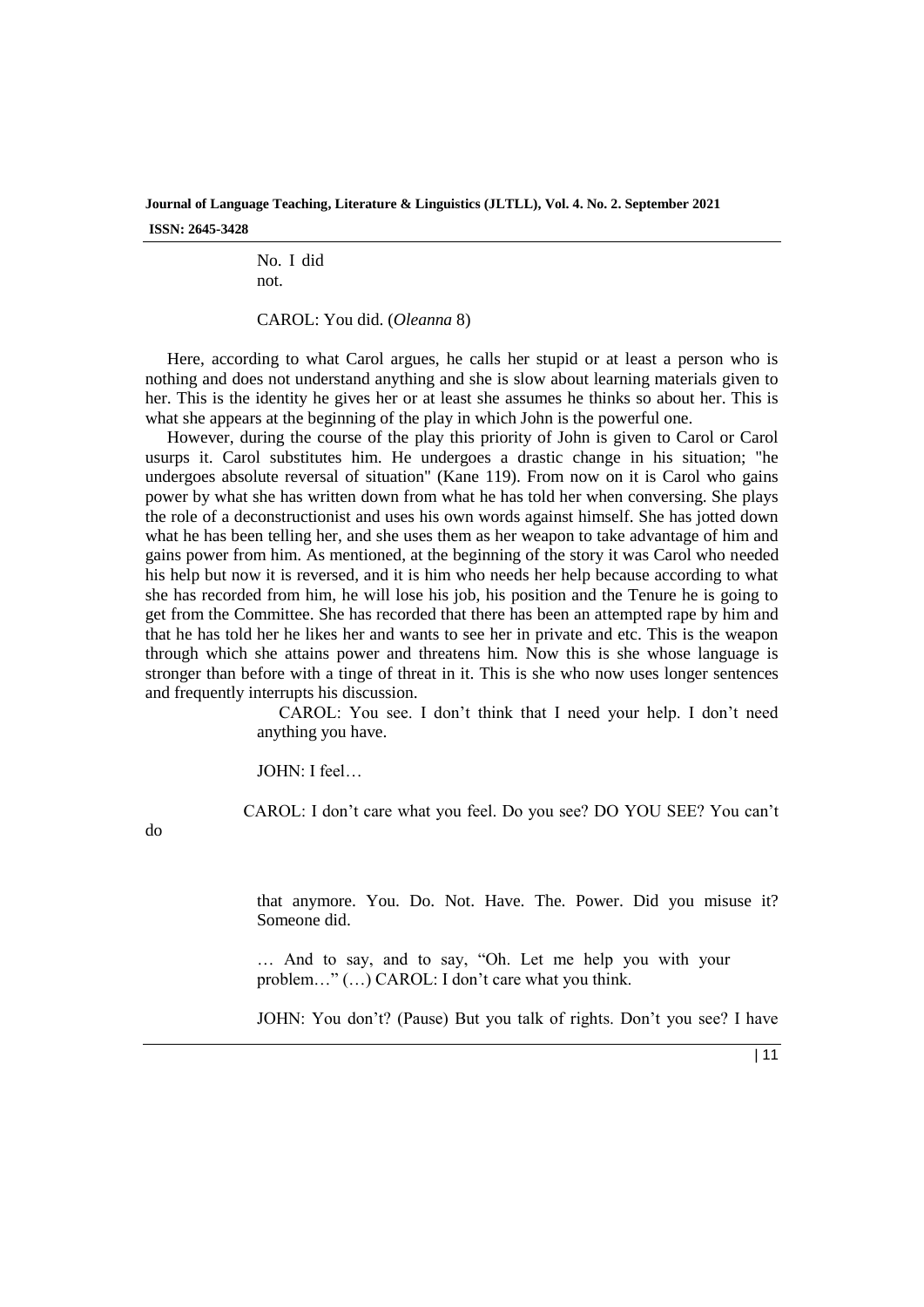rights too.

CAROL: What gives you the right? Yes. To speak to a woman in your private… Yes. Yes. I'm sorry. I'm sorry. You feel yourself empowered … you say so yourself. To strut. To posture. To "perform." To "Call me in here..." Eh? You say that higher education is a joke. ... To embrace your students. (*Oleanna* 27-28)

Carol is directly saying that she intends to wrest the power from him. She is strongly accusing him of rape. Regarding the previous act, she is now a very aggressive and stronger person: "In the second act she returns, her language and attitude transformed. She is now aggressively confrontational, retrospectively interpreting his earlier gesture as an assault and deploying the jargonized language of militant feminism" (Bigsby 196). In addition, she uses stronger words and sentences questioning him, his power and his system of education in which no one understands him well. In retrospect to the previous act, in which she stutters when talking or she does not have enough confidence, here she employs longer sentences in which she is demonstrated as the dominant voice in the conversation. She changes a lot from the first act, and it remains a question for the audience that how she could change from a simple girl to a dominant voice in the play.

 As David Kennedy Sauer explains: What happens to the "inarticulate, "slow leaner" Carol of the limited vocabulary in Act One to the articulate and controlling Carol of Acts Two and Three. What causes the change in outlook, in vocabulary, in confidence? The actor (and audience) are given no answer to the transformation, and frequently they simply construct their own interpretations" (217). From the following acts, she does not let him to raise his voice against her. She does not need him any more to teach her as he does not have the power any more as she says: you "Do. Not. Have. The. Power" (Ibid 27). It is now she who calls him stupid and fool: "CAROL: YOU FOOL. Who do you think I am? To come here and be taken in by a smile. You little yapping fool. You think I want "revenge." I don't want revenge. I WANT UNDERSTANDING"(*Oleanna* 38).

The binary opposition has reversed, and she has taken his place as Derrida believes. In this binary now again, we have one side as having priority over the other one. But as time passes in the play this also changes since they need each other to be completed.

# **Characters in Need of Each Other**

In the first and the second act, the two of the characters are seated across one another which show that in each act one is powerful and they have been against each other:" JOHN is talking on the phone. CAROL is seated across the desk from him"(*Oleanna* 1). This is Act One and the following is the beginning of Act Two:" JOHN and CAROL seated across the desk from each other"(Ibid 24). As Sauer says: This is established from the outset when "he takes a chair and places it just across from the bench right. He is in control of the space.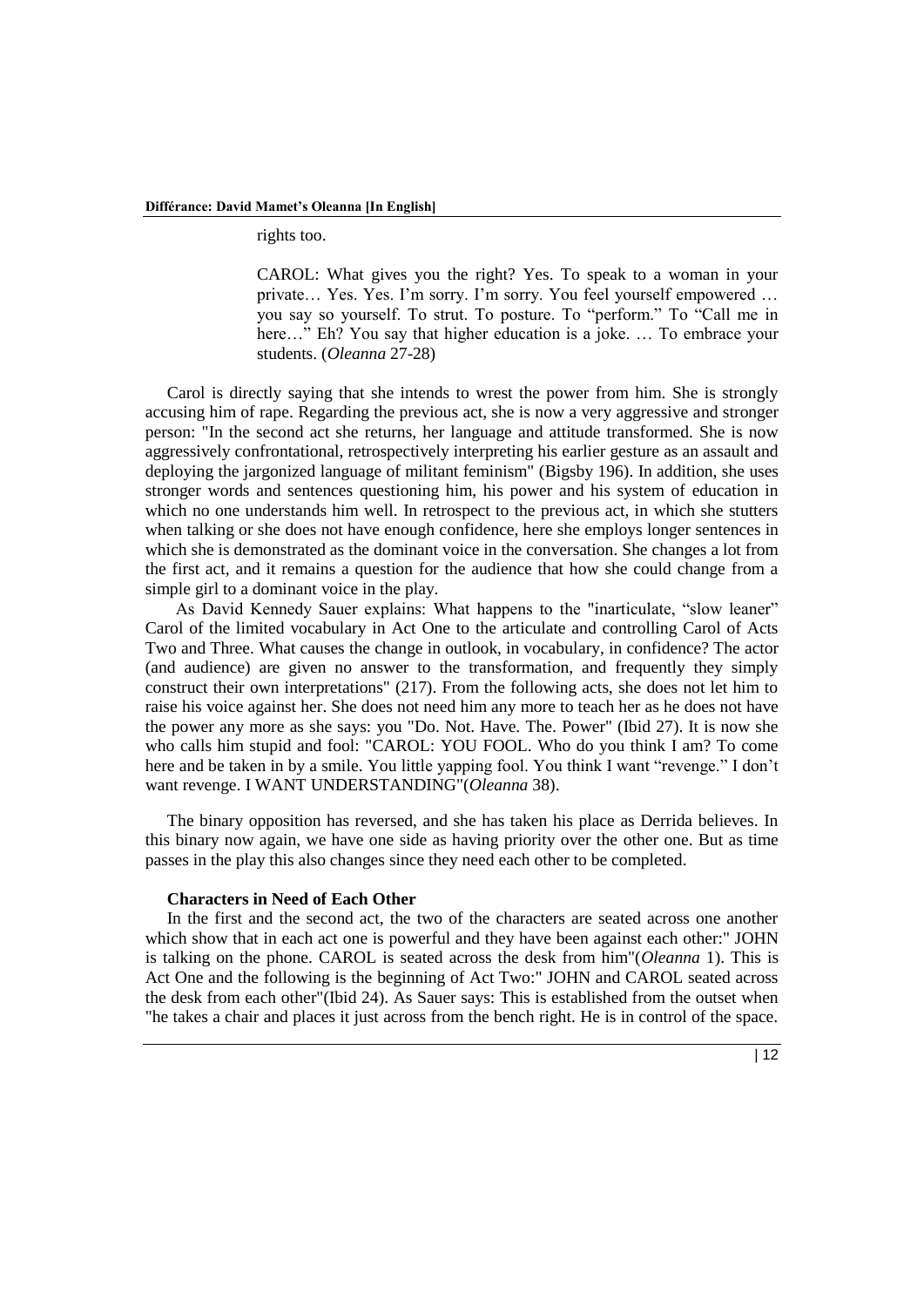In the second act, to demonstrate the reversal of power, *his* first place to sit is on her bench. Physically this makes clear the psychological change in power and position that has happened between the two acts" (Sauer 214). However, in the final act, act three, both of them are depicted in way in which they are no more "across'" each other and are in a plain way seated near one another as there is going to be a conversation and discussion happening between them for reconciliation: "At *rise*, CAROL and JOHN are seated" (Ibid 32). This act seems to be the act in which they try to converse to reach a resolution about themselves. They try to be friends as they need each other to be completed.

> CAROL: All right. What if it were possible that my Group withdraws its complaint.

JOHN: What?

CAROL: That's right. (Pause)

JOHN: Why.

CAROL: Well, let's say as an act of friendship.

JOHN: An act of friendship.

CAROL: Yes. (Pause)

JOHN: In exchange for what. (…). Academic freedom… (*Oleanna* 39-40)

After the challenges ensued between the two main characters of the play, Carol who is now in the power position wants to make a deal with him as an act of friendship to make reconciliation between them. They claim that they would not report John's "corruption", as they say whereby he might lose his job, if he accepts to ban some books from university curriculum including his own book with which students have problems in understanding. She previously threatened him that she would report what he had told her to the Tenure Committee whereby he would lose his job since the Tenure Committee would examine getting Tenure to him by which he could save himself, he could buy a new house and therefore, find a better social and economic status. She argues that if he accepts her demand, banning some books from being taught at university, she would drop the file and withdraw her complaint against him.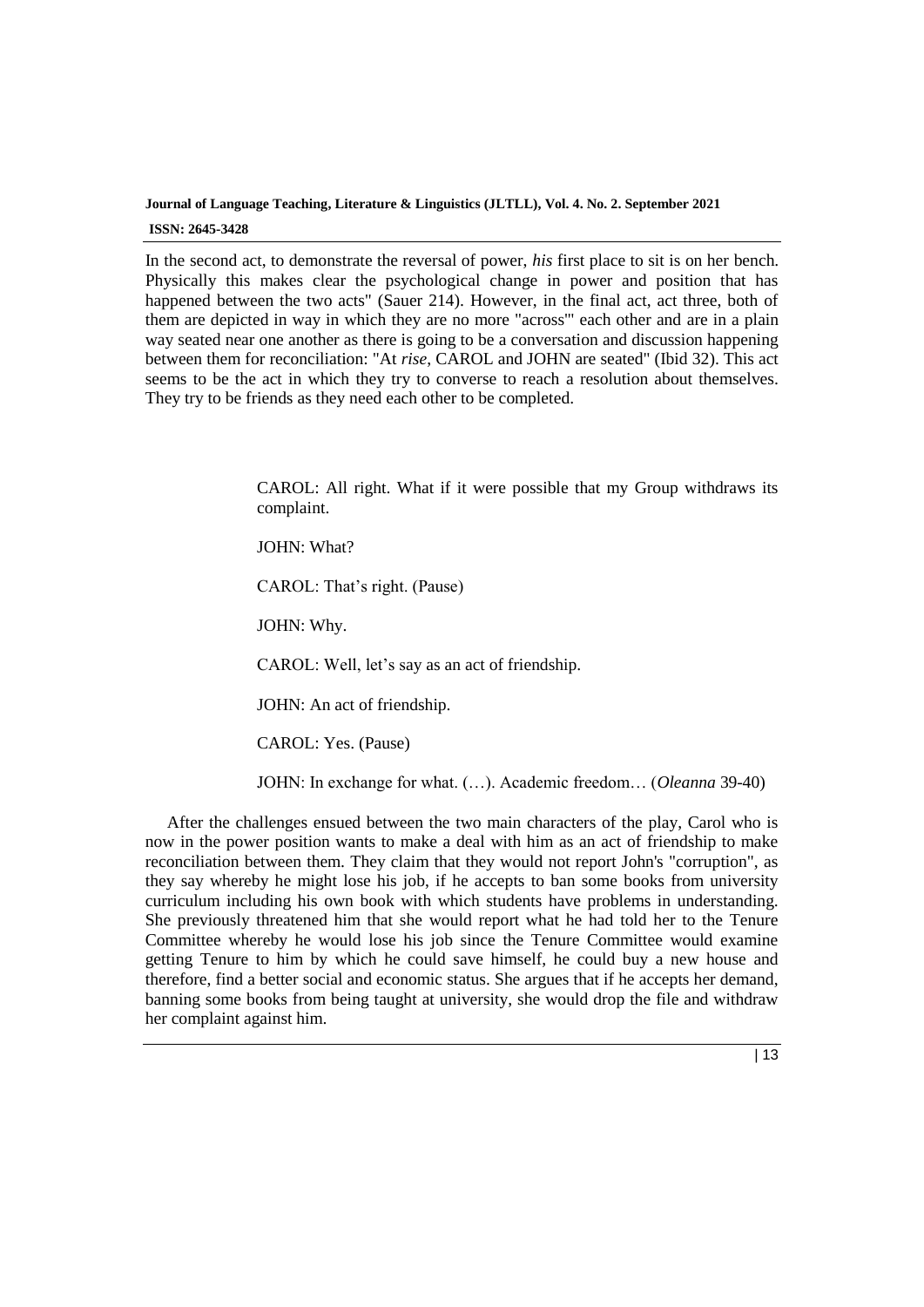CAROL: You have an agenda, we have an agenda. I am not interested in your feelings or your motivation, but your actions. If you would like me to speak to the Tenure Committee, here is my list. You are a Free Person, you decide. (*Paus*e)

## JOHN: Give me the list. (*She does so. He reads*.) (*Oleanna* 40).

It seems that they both need each other to be completed. According to Derrida, this is what happens in a supplement process in which the two poles of binary not only add to each other but also substitute one another and thus complement each other. Here, the two characters in each act were on one side of the opposition respectively. In the first act, it was John who was in the superior position, but in the second act it was Carol but it seems that both need each other to be balanced. She needs him as he needs her; as Derrida argues that the two sides of the opposition not only need each other but also replace each other to be supplemented. Mamet here has aimed to find a "balance between the characters" (Price 165). Therefore, neither side can claim to be on the superior position but what is important is that both are in need of each other and as Francine Russo: "There's been a lot of smart analysis of this play to prove it's weighted on both sides"(97). Good needs bad as bad needs good to be supplemented. However, at the end of the play when he does not accept the deal, and she interferes in the relationship and in what he would like to call his wife baby, he gets angry and beats her. This action by itself also adds to the indeterminacy of the play as who at the end turns out to be the powerful and who the weak.

### **Conclusion**

By the help of the theories mentioned, it is proven that the characters of the play, Carol and John, have floating natures that is constantly changing. At the beginning of the play, it is John as the teacher who holds the power but during the play it is Carol, who by noting what he has said, usurps the power and becomes the powerful one. However, this shift of power does not end here as at the end of the play it is not clear who is the power holder. Moreover, each topic that they are talking about is left unfinished without any conclusion. The topics are like mobile signifiers fallen into trap of différance, never rest on a fixed signified as the signified is postponed. In addition, the characters of the play act as two sides of binary opposition that neither side has the privilege status as they need each other to be completed, and they not only add to one another but also take the place of each other, thereby supplementing one another as is the case with Carol and John, who need one other to be completed.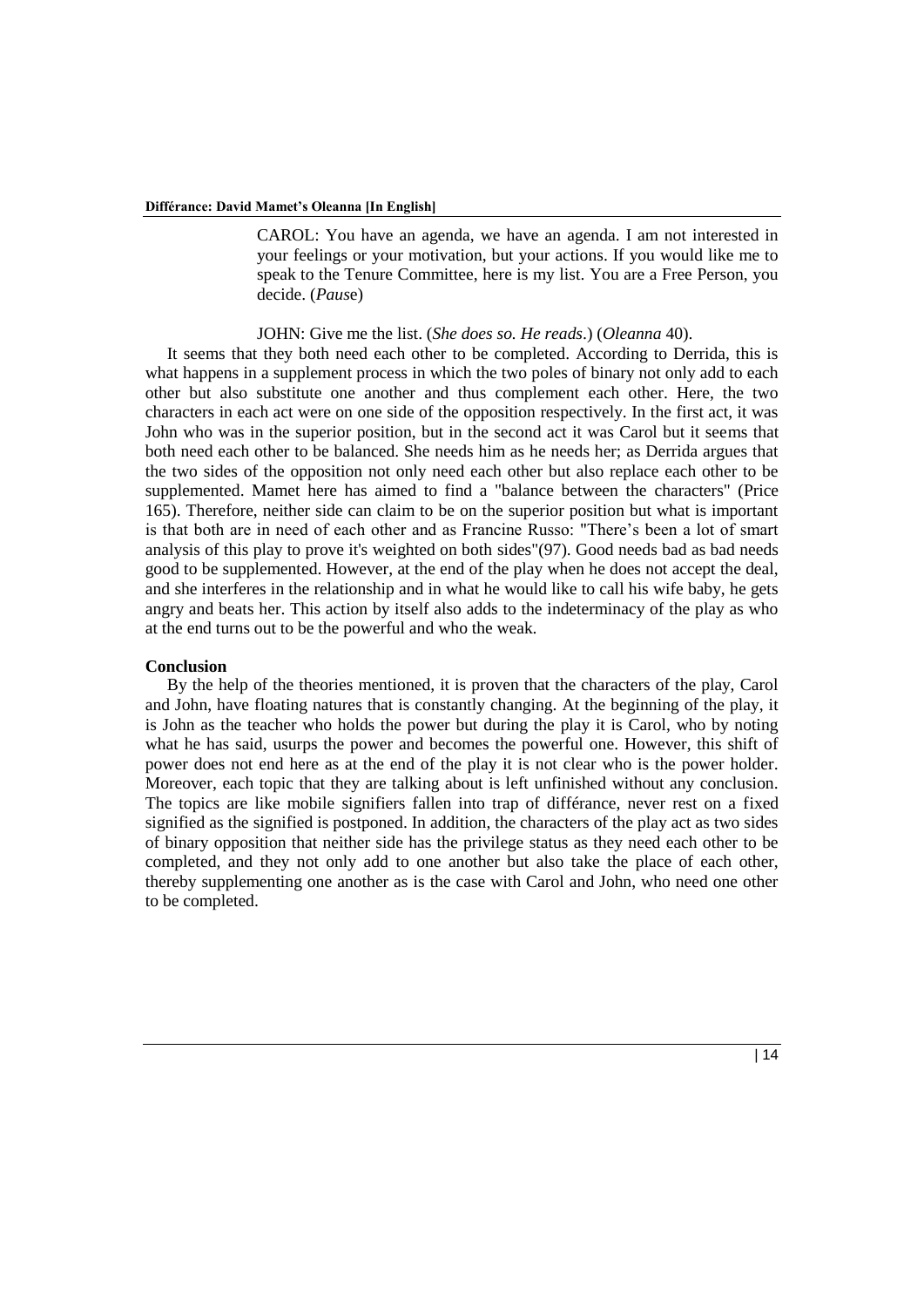## **Acknowledgements**

We would like to express our thanks to reviewers for their valuable suggestions on an earlier version of this paper.

# **Declaration of Conflicting Interests**

The author(s) declared no potential conflicts of interest with respect to the research, authorship and/or publication of this article.

## **Funding**

The author(s) received no financial support for the research, authorship, and/or publication of this article.

# **REFERENCES**

Badenhausen, R. (1998). *"The Modern Academy Raging in the Dark: Misreading Mamet's Political Incorrectness in Oleanna"*. College Literature, Vol. 25, No. 3, pp. 1- 19

Bigsby, C.W.E. (2004). *"David Mamet: all true stories"*. Ed. Bloom. Harold. Bloom's Modern Critical Views: David Mamet. Philadelphia: Chelsea House Publishers, pp. 163- 202

--------------------. (2006) *"Modern American Drama 1945-2000"*. Cambridge: Cambridge University Press.

Braun, H. (2004). *"The 1990s"*. Ed. Christopher Bigsby. The Cambridge Companion to David Mamet. Cambridge: Cambridge University Press, pp. 103-123.

Cohn, R. (1995). *"Anglo-American Interplay in Recent Drama*". Cambridge: Cambridge University Press.

Diocaretz, M. (2005). *"Textual Ethos Studies or Locating Ethics"*. Vol. 26. Amesterdam: Rodopi Publication.

Garner, S. B. (2000). *"Framing the Classroom: Pedagogy, Power, Oleanna"*. Theatre Topics, Vol. 10, No. 1, March, pp. 39-52. Doi: [10.1353/tt.2000.0002](https://doi.org/10.1353/tt.2000.0002)

Kane, L. (2001). *"David Mamet in Conversation*". Ann Arbor: University of Michigan Press.

Larner, D. (2001). *"Passions for Justice: Fragmentation and Union in Tragedy, Farce, Comedy, and Tragi-Comedy"*. University of California Press, Cardozo Studies in Law and Literature, Vol. 13, No. 1 (Spring), pp.107-11. Doi: [10.1080/1535685X.2001.11015620](https://doi.org/10.1080/1535685X.2001.11015620)